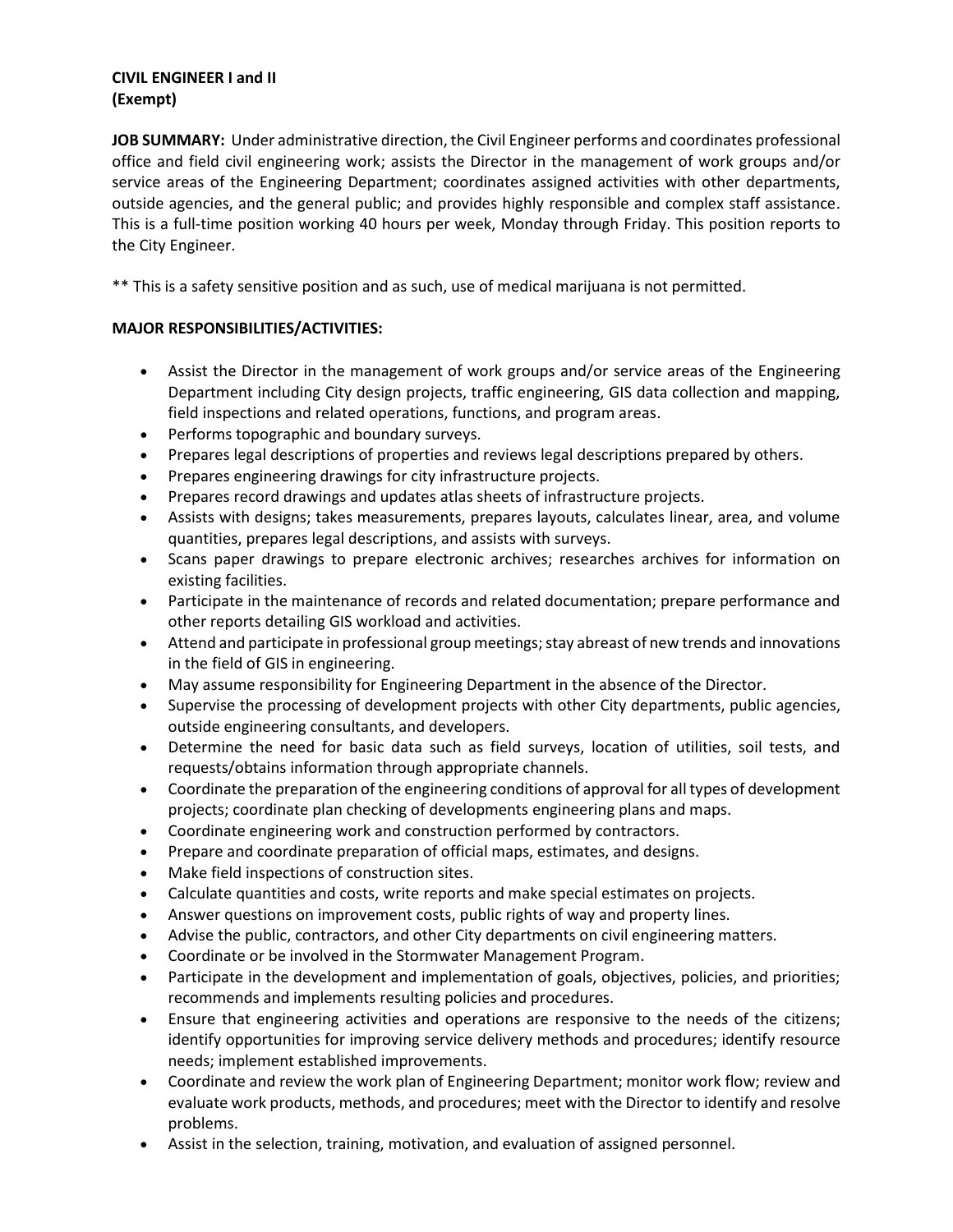- Provide or coordinate staff training.
- Assist with action planning for safety programs.
- Participate in the development of assigned Engineering Department budgets.
- Assist in forecasting funds needed for staffing, equipment, materials, and supplies.
- Provide staff assistance to the Director; conduct a variety of studies and investigations; develop and recommend modifications to engineering programs, policies, and procedures as appropriate.
- Assist in the development and implementation of plans and programs to improve the efficiency of the Engineering Department operations including cost control programs, staff utilization studies, and work method improvements.
- Participate in the maintenance of records and related documentation; prepare performance and other reports detailing Engineering Department workload and activities.
- Coordinate assigned activities with those of other departments and outside agencies and organizations; resolve sensitive and controversial issues.
- Represent the Director on a variety of committees; prepare and present staff reports and other necessary correspondence.
- Attend and participate in professional group meetings; stay abreast of new trends and innovations in the field of engineering.
- Respond to and resolve citizen and staff inquiries, concerns, and complaints in a timely and effective manner.

# **ADDITIONAL RESPONSIBILITIES/ACTIVITIES/KNOWLEDGE:**

- Operational characteristics, services, and activities of an engineering development program.
- Civil engineering principles and practices.
- Principles and practices of program development and administration.
- Principles and practices of municipal budget preparation and administration.
- Principles of supervision, training, and performance evaluation.
- Pertinent federal, state, and local laws, codes, and regulations.
- Principles and practices of project management, administration, and coordination.
- Local, regional, and state infrastructure development regulations and standards.
- Principles of business letter writing and report preparation.
- Occupational hazards and standard safety precautions.
- Office procedures, methods, and equipment including computers and applicable software applications such as word processing, spreadsheets, and databases.
- Customer service principles and techniques.
- Work independently with minimal supervision.
- Apply civil engineering knowledge of streets, storm drains, sanitary sewers, water mains, and other public works.
- Utilize computer-aided drafting (AutoCAD), mapping, geographic information system (GIS), and survey methods, design, and layout work applied to municipal and/or utility engineering.
- Prepare specifications and write technical reports.
- Check office and field engineering, drafting and mapping calculations.
- Receive assignments in general terms and to plan, layout, and direct work on a variety of problems.
- Utilize computers in the performance of complex calculations.
- Coordinate and participate in the management of development engineering.
- Coordinate the work of other staff.
- Select, train, motivate, and evaluate assigned personnel.
- Research, analyze, and evaluate new service delivery methods and techniques.
- Administer program budgets.
- Analyze problems, identify alternative solutions, project consequences of proposed actions and implement recommendations in support of goals.